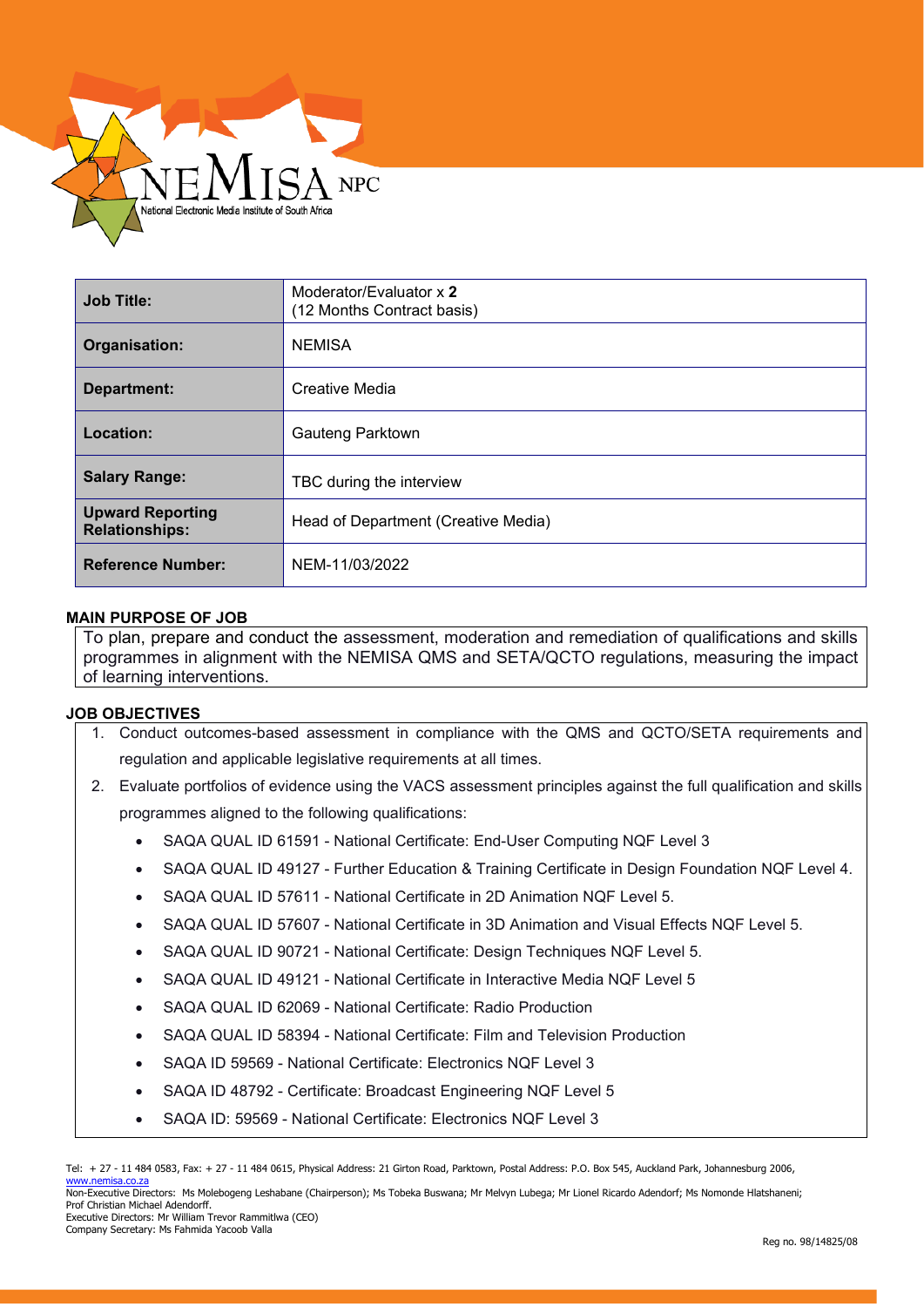- SAQA ID: 59057 Further Education and Training Certificate: Telecommunication Network **Operations**
- 3. Provide written feedback to the learners
- 4. Remediate assessments
- 5. Complete accurate and detailed administration including assessment feedback documents, assessor and moderator reports, portfolio tracking templates, learner results trackers
- 6. Ensure continuous improvement in the learning and assessment process in compliance with the assessment principles.
- 7. Analyse assessment and moderation reports to identify patterns and trends
- 8. Provide detailed feedback to facilitators on areas of improvement in the delivery of programmes
- 9. Provide detailed feedback to instructional designers on areas of improvement in learning and assessment design.
- 10. Report, record and administer moderation
- 11. Review moderation systems and processes

## **Education: Formal Qualifications**

*Education involves the acquisition of knowledge and skills through learning where subject matter is imparted systematically. Formal qualifications are obtained by studying at formal institutions e.g. universities, Technikons, colleges, etc.*

| Minimum:<br>Matric/Grade 12 Certificate<br>Three-year National Diploma/<br>Degree in Media Studies or<br>equivalent qualification at NQF<br>Level 6<br>National certificate in OD ETDP<br>(Preferable) or<br><b>Level of Education:</b><br>Facilitate learning using a variety of<br>given methodologies (117871)<br>Conduct Outcomes<br>Based<br>Assessment (115753)<br>Conduct Moderation of Outcomes<br>Based Assessment (115759)<br>SETA constituent registration as<br>Assessor and Moderator for above<br>listed qualifications | Ideal:<br>Post graduate degree in related<br>qualification |
|---------------------------------------------------------------------------------------------------------------------------------------------------------------------------------------------------------------------------------------------------------------------------------------------------------------------------------------------------------------------------------------------------------------------------------------------------------------------------------------------------------------------------------------|------------------------------------------------------------|
|---------------------------------------------------------------------------------------------------------------------------------------------------------------------------------------------------------------------------------------------------------------------------------------------------------------------------------------------------------------------------------------------------------------------------------------------------------------------------------------------------------------------------------------|------------------------------------------------------------|

#### **Job related Work Experience**

*Experience is obtained through opportunities for exposure and practice at work. It includes all working experience that has some bearing on the job and is not restricted to the current organisation. Supervised on-the-job training, internships and learnerships are incorporated within this category.*